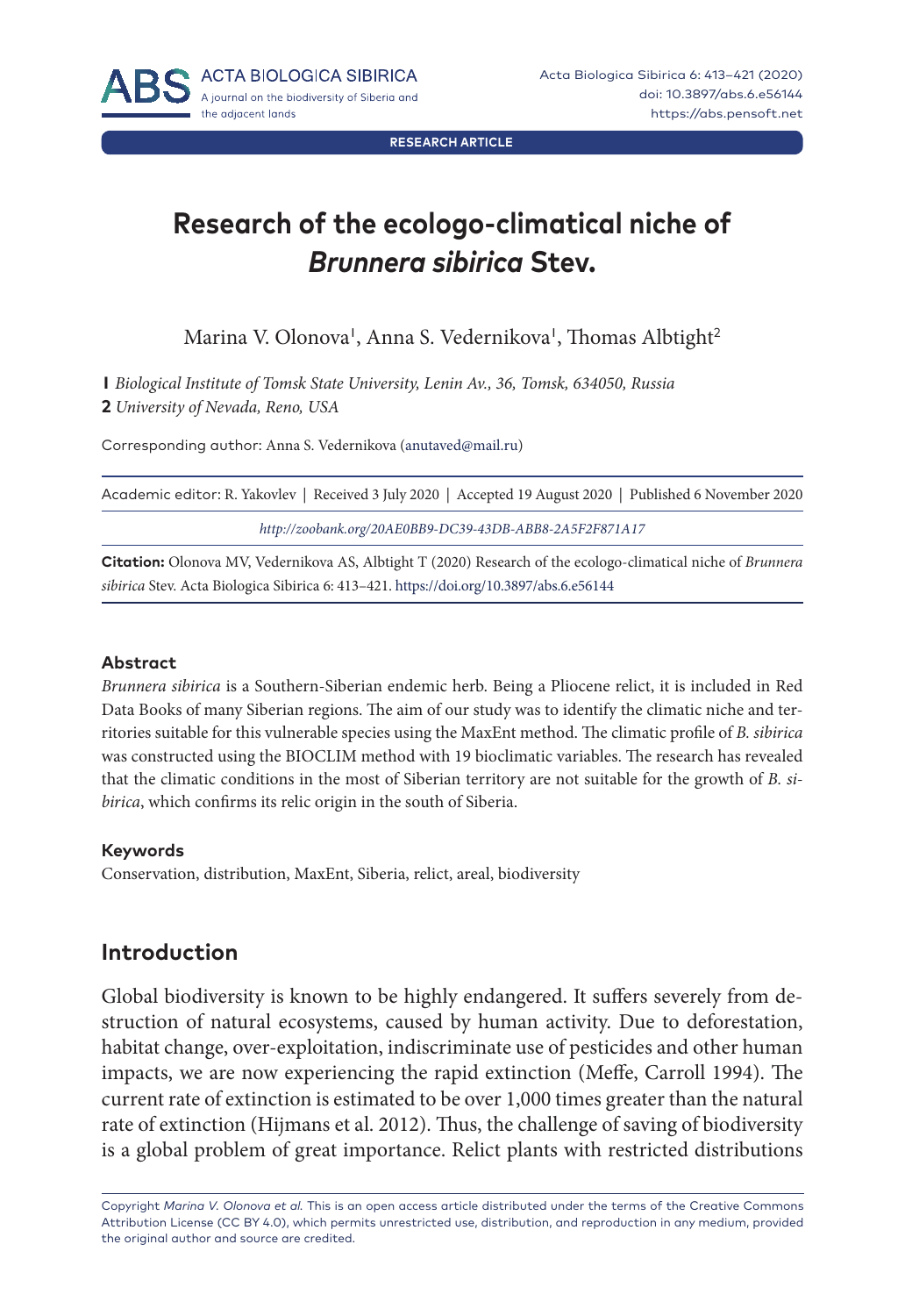are the most sensitive and vulnerable and could be among the first to be extinct under adverse conditions. Therefore, the relict plants need a special protection.

The success of conservation activity largely depends on the knowledge of ecological and climatic needs of endangered plants. The identification of ecological niche, a correct and objective assessment of the most important environmental factors, as well as the determination of species ecological status are extremely important in plant conservation.

The application of GIS technologies into environmental studies gave a new powerful impetus for the development of this research. These methods, initially focused on purely practical needs of geodesists, geographers and geologists, now gain wide application in plant ecology and are rapidly developing (Franklin 2009; Scheldeman and van Zonneveld 2010).

*Brunnera sibirica* is a Southern-Siberian endemic. Its range is mainly restricted with chern dark coniferous forests of Altai and Western Sayan. It also was found in Tomsk and Novosibirsk provinces, and included in Red Data Books of the Altai Republic (1996), Tyva Republic (1999), Krasnoyarsk Krai (2012) Altai Krai (2006), Novosibirsk (1996), Kemerovo (2012), and Tomsk (2013) provinces. Such distribution and confinement to the relict area of Siberian broad-leaved forests and the chern dark coniferous forests ("black taiga"), which is a derivative of the now extinct Tertiary coniferous-broadleaf forests (Kleopov 1941; Epova 1956; Polozhiy and Krapivkina 1985) suggests the classification of this species in Siberia as a nemoral Pliocene relic (Polozhiy and Krapivkina 1985; Krapivkina 2009). *Brunnera sibirica*  is a well-known and popular ornamental plant, and, in spite of being relict, it grows successfully not only in Western Siberia, but also in European Russia (Maevskiy 2006). Wintergoller (1983) suggested, that this species is extremely stable as it can remains in planted aeas without the slightest care for years, and occasionally can be found spontaneously in weedy places and in housing.

Genus *Brunnera* Steven. is presented with 3 species. *Brunnera macrophylla* (Adans.) I.M. Johnst. occurs in Caucasus, *B. orientalis* (Schensk.) I.M. Johnst. in Asia Minor, and *B. sibirica* Steven. in South Siberia (Dobrochaeva 1981). M.M. Ilyin (1941) suggested that this genus originated and formed in the ancient Mediterranean area.

The study of ecological and climatic features of rare, and especially relict species is of great theoretical and practical interest both for understanding their distribution and florogenesis in general (Popov 1958). As V.I. Chopik (1978) noted, relicts and endemics are some kind of accumulators of various biogeographic information. They can be used in the reconstruction of initial biogeographic conditions and serve as a key species for environmental forecasting.

#### **Material and methods**

To identify the locations of *B. sibirica*, the collections of ALTB, LE, MW, NS, NSK, TK and our collections and observations were used. Additional locations were taken from the Flora of Siberia (Nikiforova 1997). It is known that this species is being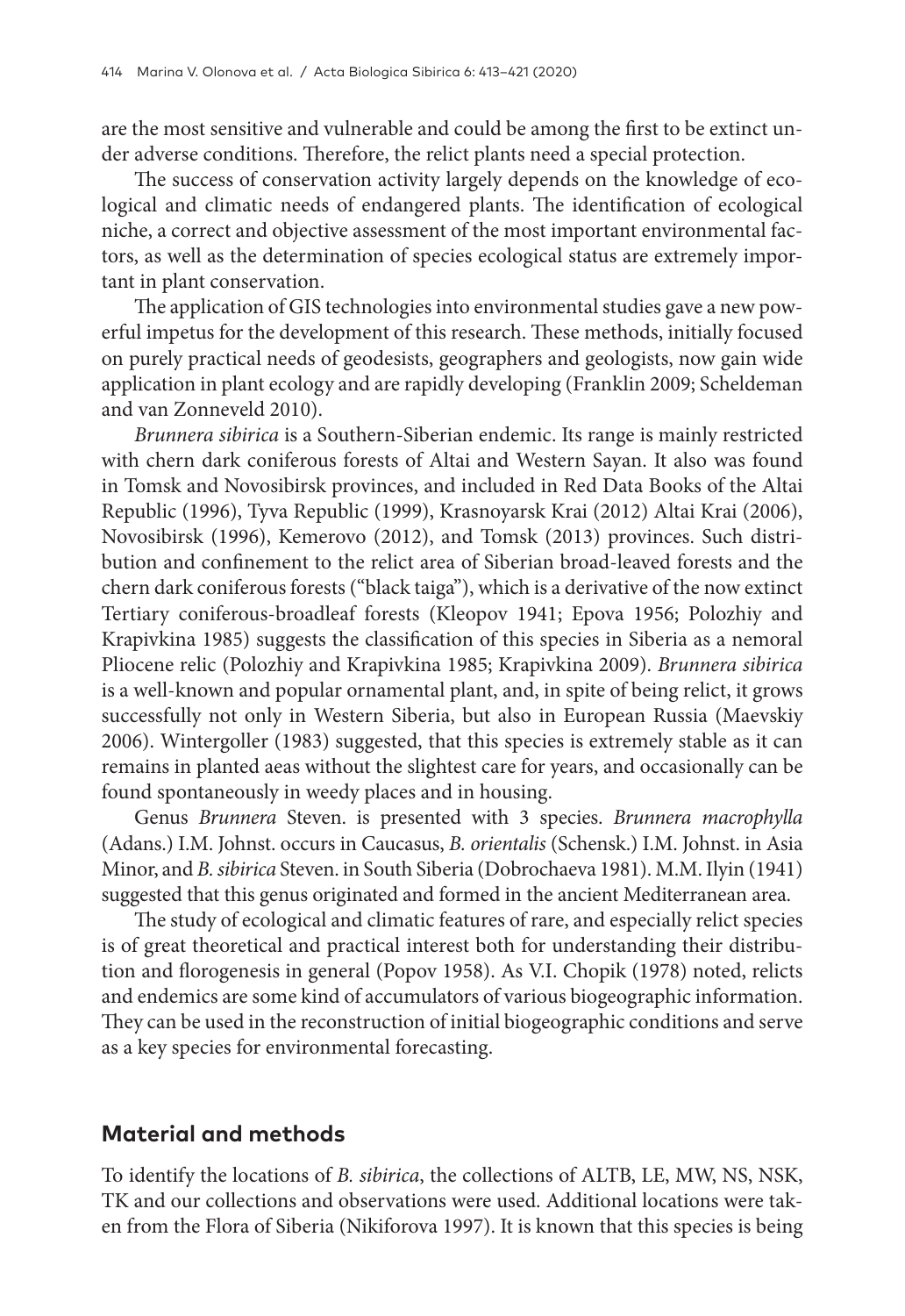successfully cultivated in Eastern Europe, but in our studies we considered only natural locations. Our analysis involved 46 points located in Southern Siberia and some locations of natural plant communities in European part of Russia.

The climatic profile of B. sibirica was constructed using the BIOCLIM method. This method, developed by H. Nix (1986), is used to construct histograms of bioclimatic variables<sup>1</sup> that reflect the climate profile of the species. The histogram, based on location data, shows the frequencies of different climatic parameters observed in analyzed area. "Climate envelope" allows visualizing a two-dimensional niche based on two selected climatic variables. The BIOCLIM method is implemented in the DIVA-GIS v. 7.5 software (Hijmans et al. 2012). Biologically significant climatic data – Bio1–Bio19 were obtained from the WORDCLIM database (Hijmans et al 2020). This data set is a grid with a spatial resolution of 2.5 arc-min. The climatic characteristics, generated by interpolating the data from meteorological stations from 1950 to 2000, are placed in nodes of this grid. The digital map, where the analysis results were projected, was constructed using ArcGIS 9.0 (ESRI 2012).

A potential range (suitable area), based on the species bioclimatic niche, was constructed using the MaxEnt method (Phillips et al 2006, 2020; Phillips and Dudic 2006). This method is currently considered to be one of the most effective presenceonly approaches, which do not require data on the species absence (Elith et al 2006; Giovanelli et al 2007; Scheldeman and van Zonneveld 2010). It shows the potential suitability of area for the species occurrence. The gradation of the tone from dark to light indicates the areas where this species can grow, or where it can spread in the future (Ward 2007). The method is also suitable for evaluating the contribution of each climatic variable to obtained species distribution model; therefore, we can analyze each biologically significant factor. In addition, we get valuable environmental information that characterizing the species (Scheldeman and van Zonneveld 2010).

In order to avoid the mistakes on interpreting how each input variable contributes to the model, the high correlated variables  $(> 0.7)$  were removed, using the algorithm of Brown (2014). Thus, only seven variables – Bio2, Bio7-Bio9, Bio15, Bio18, and Bio19 – were included in our analysis.

The contribution of each variable was evaluated in MaxEnt in two independent ways: by estimation of their contribution after permutation and using the jackknife option (Phillips et al 2006). The permutation approach detects the contribution of each variable. It is determined by randomly permuting the values of that variable among the training points (both presence and background) and measuring the re-

<sup>1</sup> Bio1 – annual mean temperature, Bio2 – mean diurnal range (max temp – min temp) (monthly average), Bio3 – isothermality (Bio1/Bio7) \* 100, Bio4 – temperature seasonality (coefficient of variation), Bio5 – max temperature of warmest period, Bio6 – min temperature of coldest period, Bio7 – temperature annual range (Bio5-Bio6), Bio8 – mean temperature of wettest quarter, Bio9 – mean temperature of driest quarter, Bio10 – mean temperature of warmest quarter, Bio11 – mean temperature of coldest quarter, Bio12 – annual precipitation, Bio13 – precipitation of wettest period, Bio14 – precipitation of driest period, Bio15 – precipitation seasonality (coefficient of variation), Bio16 – precipitation of wettest quarter, Bio17 – precipitation of driest quarter, Bio18 – precipitation of warmest quarter, Bio19 – precipitation of coldest quarter.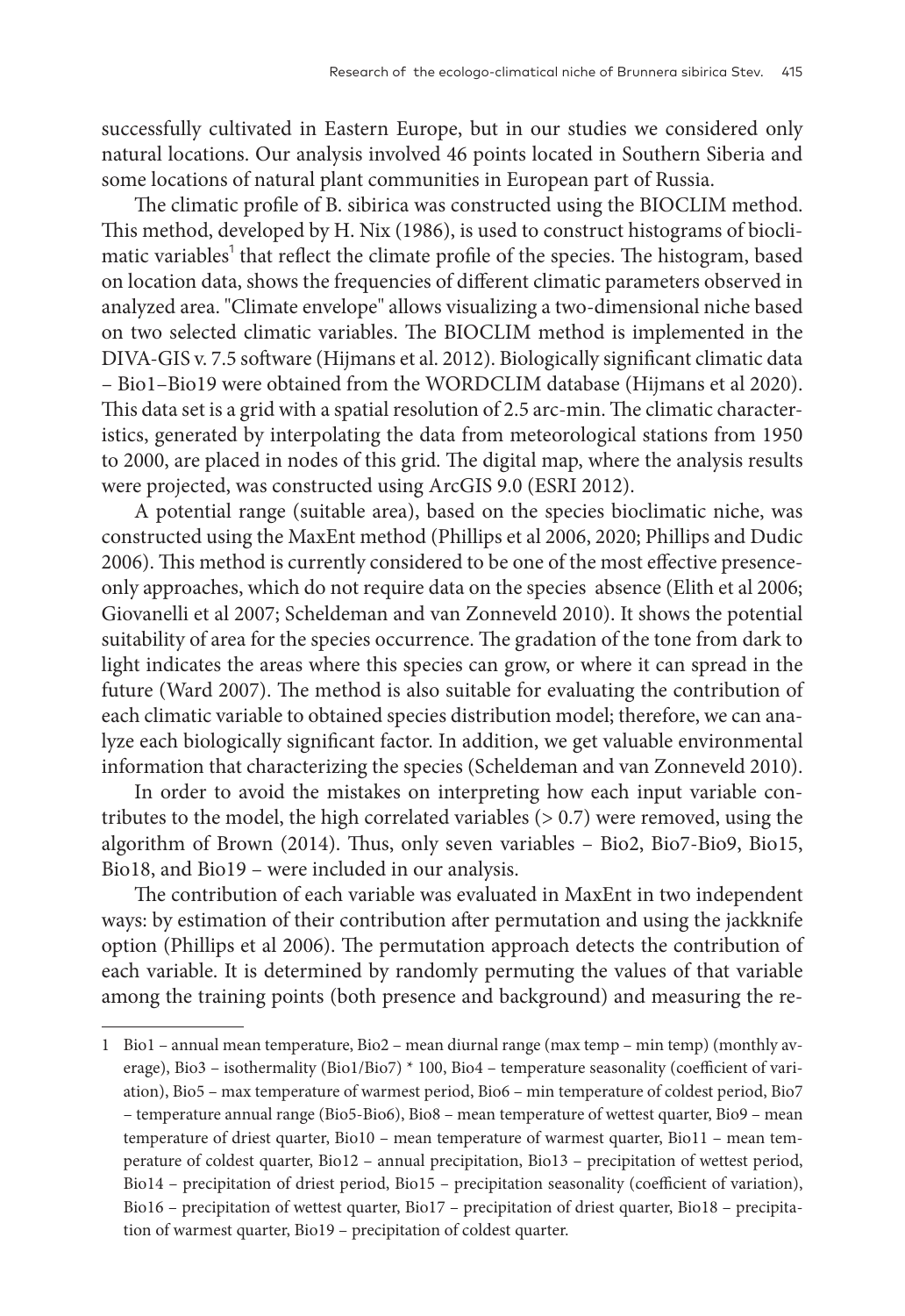sulting decrease in training AUC. A large decrease indicates that the model depends heavily on that variable (Ward 2007). The jackknife analysis indicated the training gain of each variable if the model was run in isolation, and compares it to the training gain with all the variables. This is useful to identify which variables contribute the most individually (Ward 2007). So, one of them shows how predictive each variable is individually and the other indicates how much model quality suffers if a single variable is removed from a multivariate MaxEnt model. To evaluate the model, we used a test sample that was 25% of all points of presence. Thus, 34 points were used for the training, and 11 points – for testing. The 10% threshold was set by default. This means that the climatic conditions of 10% of the presence points are supposed to be atypical habitats and their climatic characteristics were not taken into account when calculating the climatic niche (Scheldeman and van Zonneveld 2010).

While planning the conservation action, it is very important to predict the probable dynamics of ranges in accordance with various scenarios of climate change in the future. Following the initial model creation and analysis, we generated a model of potential distribution under climate change. We obtained gridded climatology based on 2080 Commonwealth Scientific and Industrial Research Organization (CSIRO), emission scenario – А2а. This scenario provides for a warming climate and an increase in the level of carbon dioxide in the atmosphere. We then projected a distribution model based on these these data and the relationships observed using MaxEnt.

### **Results and discussion**

The study of herbarium materials and field data allowed clarifying the distribution of *B. sibirica* (Fig. 1). Having established a range of variability and frequency of different values of bioclimatic characteristics of Bio 1 – 19, the program BIOCLIM allowed thereby to establish the climatic niche of *B. sibirica* (Fig. 2). It is noticeable that distribution of temperature and precipitation indicators differs from normal and histograms show bimodality. It may be caused by current distribution of *B. sibirica*, which has formed a new enclave in European part of Russia (Maevskiy 2006). Then, the histograms, which concern the precipitation, especially Bio 13 (precipitation of wettest period), Bio 17 (precipitation of driest quarter), Bio 18 (precipitation of warmest quarter) and 19 (precipitation of coldest quarter) are asymmetric and turn out to be constrained from the left side. It may be caused by a number of points located in dry areas, where the precipitation of the wettest month does not exceed 82 mm. In this case, the majority of the points fall in the range of 60 – 102.4 mm, which corresponds to the first 2 bars of the histogram. Such a cut histogram may be caused by more sufficient influence of another factor, like temperature.

To assess the suitability of the territory of extratropical Eurasia for the growth of *B. sibirica* and possibilities of expanding its range, a model of probable distribution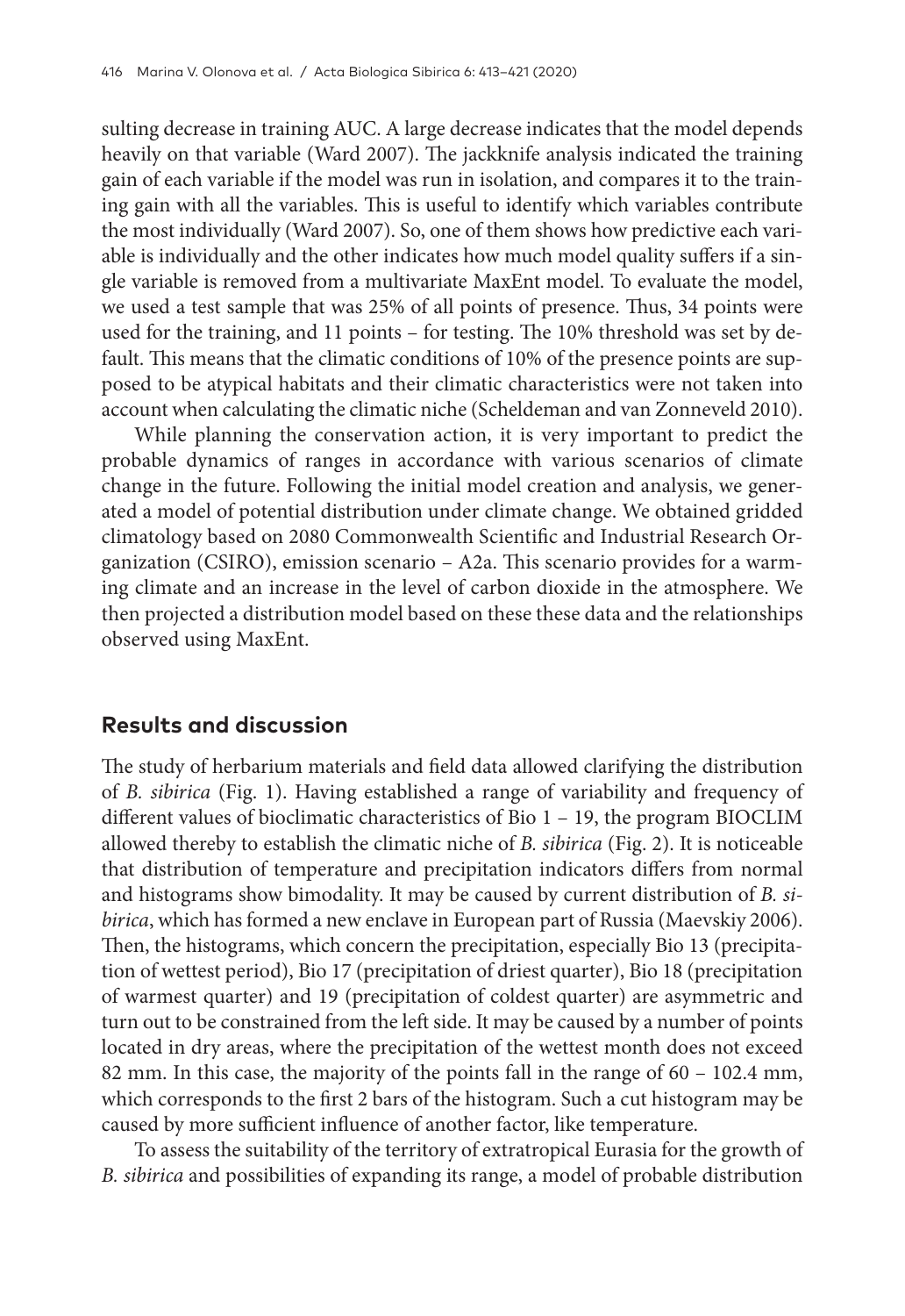

**Figure 1.** Map of collecting *Brunnera sibirica* localities in Russia.

of *B. sibirica* was also constructed depending on bioclimatic factors. All 45 available points were used to create the distribution model, which mainly covered the entire distribution area of this species in Eurasia. *Brunnera sibirica* is known to be a vulnerable species nevertheless, it showed that the climatic conditions over a large area of South Siberia, the most of European part of Russia and even South Sakhalin and Japanese Hokkaido are quite suitable for this species (Fig. 3 A).

To evaluate the model, the AUC of the training and testing samples were calculated (both 0.97), the standard deviation was 0.007. Both obtained AUC values fall within the range of 0.9 – 1, which corresponds to excellent discrimination (Scheldeman and van Zonneveld 2010).

Two complementary methods – permutation and jackknife – were used to evaluate the contribution of each used variable in the creation of the model. Permutation analysis revealed the predominant role of Bio15 – precipitation seasonality (40.6 %). The influence of Bio2 – the mean diurnal temperature range (17.3%), Bio18 – precipitation of warmest quarter (16.8%), Bio7 – temperature range (10.8%), and Bio8 – mean temperature of wettest quarter (9.2%) were quite significant as well. The contribution of the remaining variables (Bio19 – precipitation of coldest quarter and Bio9 – mean temperature of driest quarter) was small and amounted, respectively, to 3.1 and 2.2%.

Then the training gain was tested using an alternative jackknife test. According to this test, the most important role belongs to Bio18 (precipitation of warmest quarter) and Bio8 (mean temperature of wettest quarter). The variable Bio15 (precipitation seasonality), which occupied the first line as result of permutation, was in third place only. Bio2 (mean diurnal range) seems to be the least significant, nevertheless, the column, showing the result when removing this variable, was the shortest and much shorter than the leading Bio18 and Bio8. It means that this variable poses the largest amount of unique information. In general, both approaches have shown the leading role of temperature and precipitation.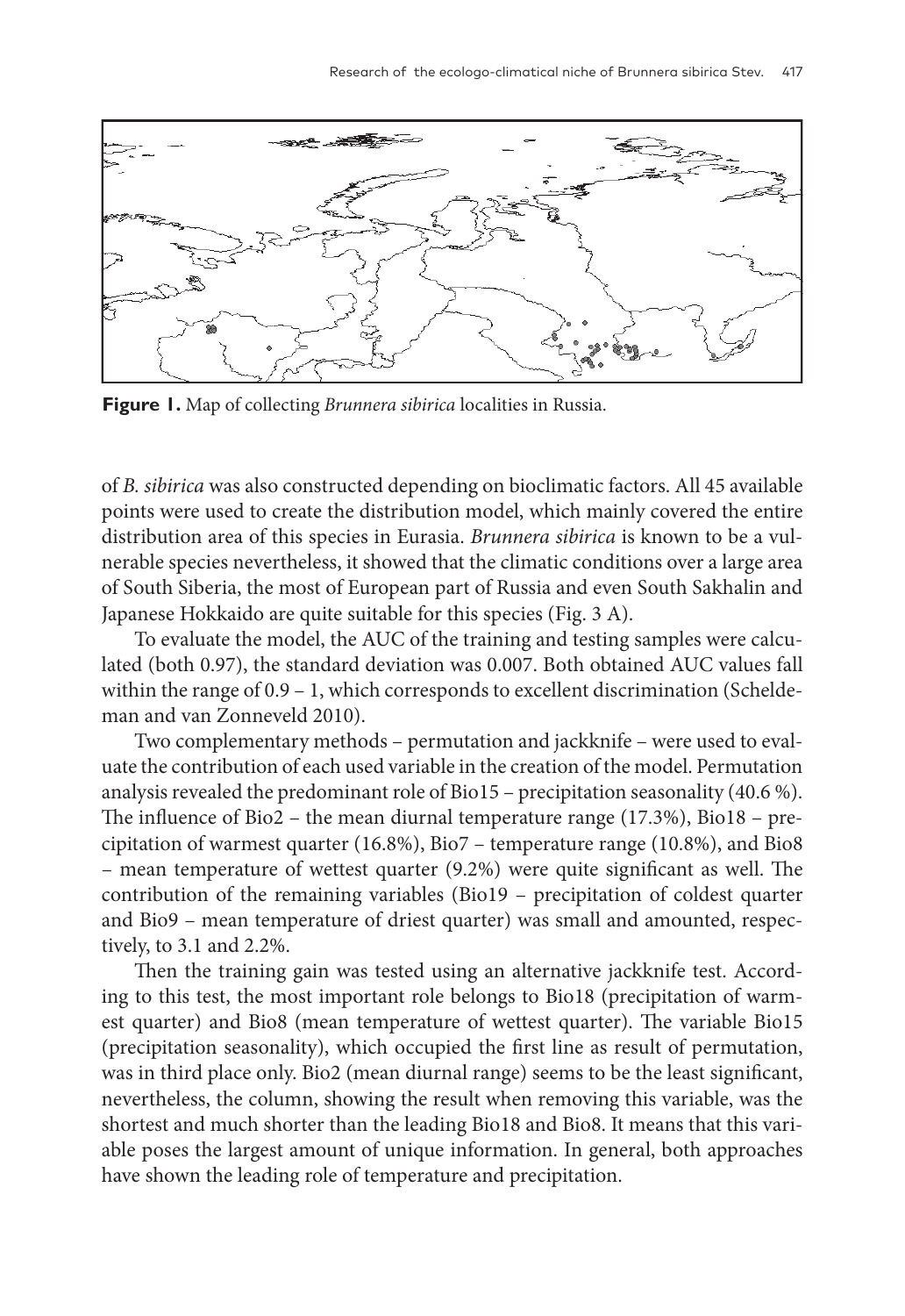

**Figure 2.** Variability of various climatic characteristics (Bio 1 – Bio19) of *Brunnera sibirica*. The names of bioclimatic characteristics are in the text. (Axis of abscissa – the factor strength, ordinate axis – the frequencies).

These results based on the current distribution of *B. sibirica* show that it prefers the quite warm and humid areas and the greatest concentration of its locations is observed in West Altai and Kuznetskiy Alatau. This area is known to be a refuge for Tertian relicts (Epova 1956; Polozhiy and Krapivkina 1985; Krapivkina 2009) and characterized with the mildest climate. At the same time, the model confirms that *B. sibirica* could grow in the west part of Russia as well.

The model for *B. sibirica* potential distribution in future environmental conditions, predicted for 2080 was constructed (Fig. 3B). The obtained model indicates that the area suitable for *B. sibirica* will not be restricted, but rather expanded to the north. While the most of Russian European part will remain poorly suited for this species, the potential expansion northward and eastward is nonetheless quite dramatic.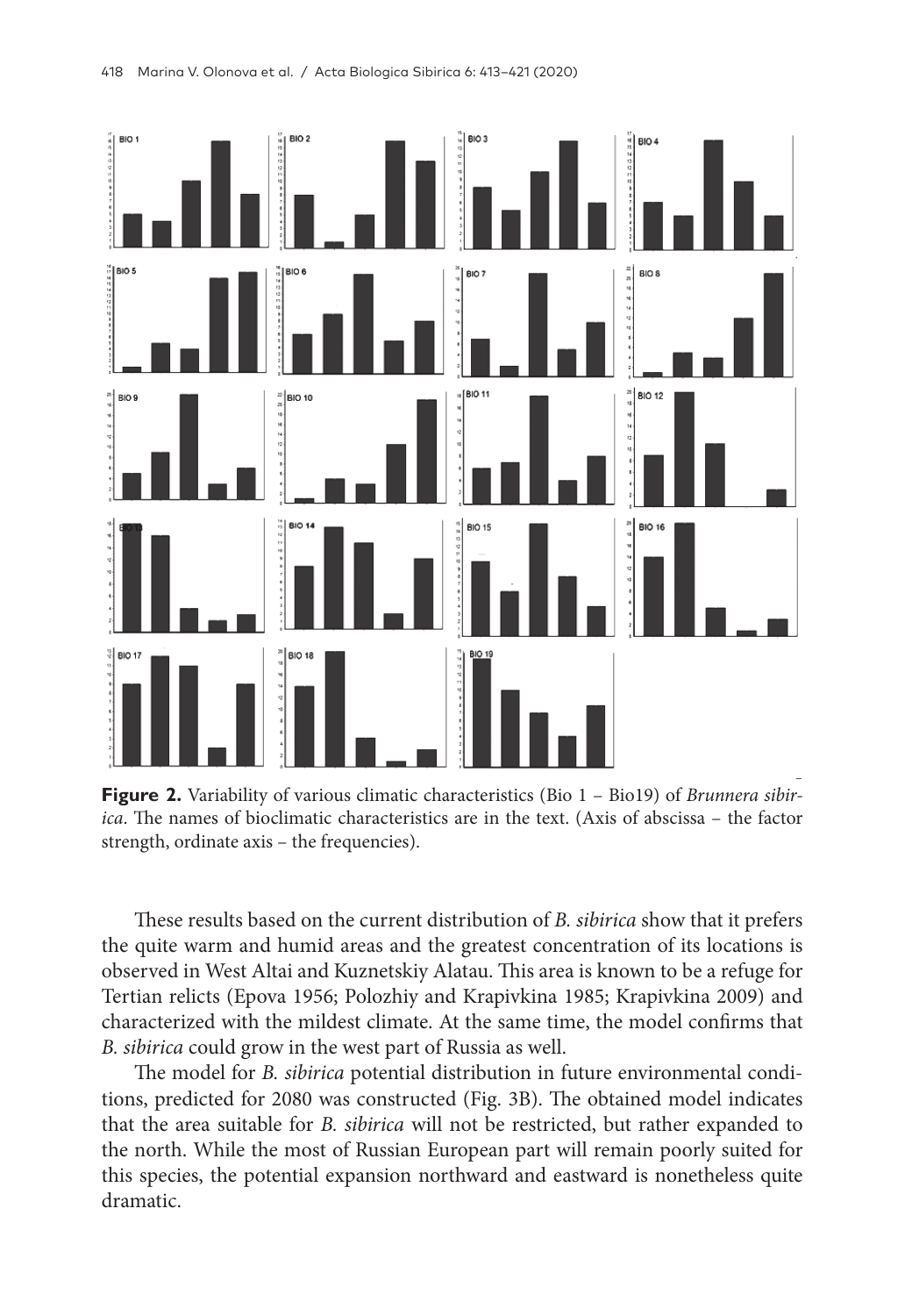

**Figure 3.** The model of the suitable area for *Brunnera sibirica*, in Eurasia in accordance with the bioclimatic variables Bio 2, 7, 8, 9, 15, 18, 19. The names of bioclimatic characteristics are in the text. **A** – current climate. **B** – climate, predicted by SCIRO for 2080 (emission scenario A2a).

## **Conclusion**

The research has revealed that the climatic conditions in the most of Siberian territory are not suitable for the growth of B. sibirica, which confirms its relictual nature in the south of Siberia. Nevertheless, the area suitable for its growth broad in terms of the variety of temperature and precipitation conditions. Considering the climate change, by 2080, a far greater area of Siberia may become suitable leading to major expansion to the north and far east.

## **Acknowledgements**

The authors thank the curators of ALTB, LE, MW, NS, NSK, TK for the opportunity to work with collections. The study was supported by Mendeleev fund (Tomsk State University).

# **References**

- Brown JL (2014). SDMtoolbox: a python-based GIS toolkit for landscape genetic, biogeographic and species distribution model analyses. Methods in Ecology and Evolution, 5(7): 694–700.
- Brown JL. (2014) SDMtoolbox User Guide. [accessed 2020 March, 3] [http://www.sdmtool](http://www.sdmtoolbox.org/data/sdmtoolbox/current/Detailed_Guide_Associated_w_video_SDMtoolbox.pdf)[box.org/data/sdmtoolbox/current/Detailed\\_Guide\\_Associated\\_w\\_video\\_SDMtool](http://www.sdmtoolbox.org/data/sdmtoolbox/current/Detailed_Guide_Associated_w_video_SDMtoolbox.pdf)[box.pdf](http://www.sdmtoolbox.org/data/sdmtoolbox/current/Detailed_Guide_Associated_w_video_SDMtoolbox.pdf)
- Chopic VI (1978) Rare and vulnerable plants of Ukraine. Naukova Dumka, Kiev, 216. [in Russian]

Climate date from Worldclim. [accessed 2020 March, 3] [http://www.worldclim.org](http://www.worldclim.org
) Dobrochaeva DN (1981) Flora of European part of the USSR. Vol. 5, 144–145. [in Russian]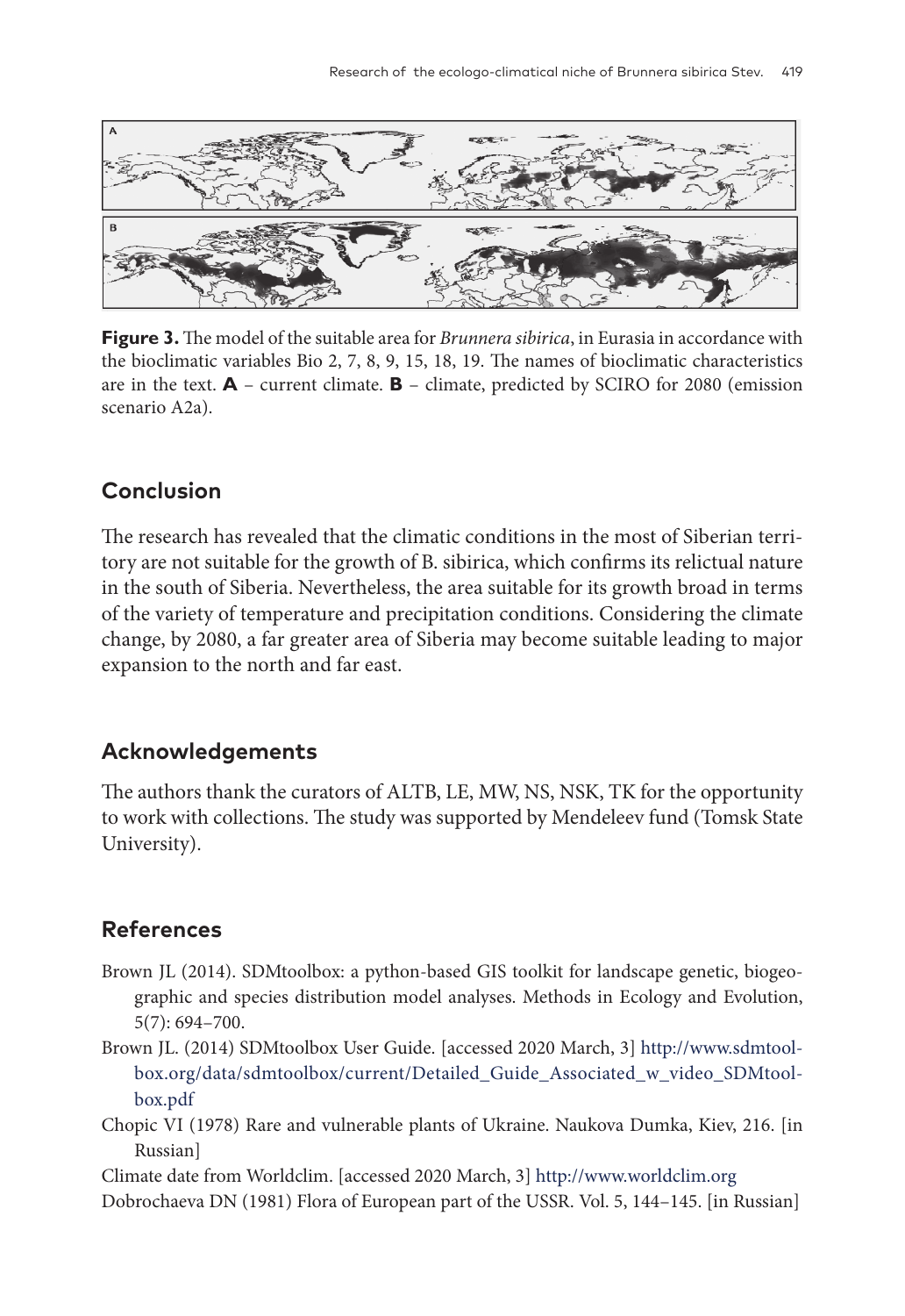- Elith J, Graham CH, Anderson RP, Dudik M, Ferrier S, Guisan A, Hijmans RJ, Huettmann F, Leathwick J, Schapire R, Soberso J, Williams S, Wisz M, Zimmerman N (2006) Novel methods improve prediction of species' distributions from occurrence data. Ecogeography 29: 129–151.
- Epova NA (1956) Relics of broadleaved forests in fir taiga of Khamar-Daban. Bulletin of Biological- Geographical Scientific Research Institute at the A.A. Zhdanov Irkutsk State University 16 (1-4): 25–61. [in Russian]
- ESRI (2012) ArcGIS Desktop and Spatial Analyst Extension: Release 9. Environmental Systems Research Institute, Redlands, CA. [accessed 2020 March, 11] <http://www.esri.com>
- Franklin J (2009) Mapping Species Distributions: Spatial Inference and Prediction. Cambridge University Press, Cambridge, 340.
- Giovanelli GR, Haddad CFB, Alexandrino J (2007) Predicting the potential distribution of the alien invasive American bullfrog (Lithobates catesbeianus) in Brasil. Biological Invasions 10(5): 585–590.
- Hijmans RJ, Guarino L, Mathur P (2012) DIVA-GIS Version 7.5 Manual. [accessed 2020 March, 3] [http://diva-gis.org/docs/DIVA-GIS\\_manual\\_7.pdf](http://diva-gis.org/docs/DIVA-GIS_manual_7.pdf
)
- Ilyin MM (1941) Relic elements in the flora of Siberia and their possible origin. The problems of relics of the flora of the USSR 2: 26–31. [in Russian]
- Kleopov YD (1941) Main features of development of the flora of broadleaved forests of the European part of the USSR. Materials of the history of flora and vegetation of the USSR. Moscow-Leningrad, 183–256. [in Russian]
- Krapivkina ED (2009) Nemoral relics in the flora of chern taiga of Gornaya Shoria. SO RAN Publishing House, Novosibirsk, 229. [in Russian]
- Maevskiy PF (2006) Flora of the middle part of European part of Russia. 10th edition. KMK Scientific Press, Moscow, 600. [in Russian]
- Meffe GK, Carroll CR and contributors (1994) Principles of Conservation Biology. Sinauer Associates, Inc., Sunderland, Massachusetts, 600.
- Nikiforova OD (1997) *Brunnera* Steven. Flora of Siberia 11: 116. [in Russian]
- Nix HA (1986) A Biogeographic Analysis of Australian Elapid Snakes. Australian Flora and Fauna Series Number 7: Atlas of Elapid Snakes of Australia. Australian Government Publishing Service, Canberra, 4-15.
- Phillips SJ, Anderson RP, Schapire RE (2006) Maximum entropy modeling of species geographic distributions. Ecological Modelling 190: 231–259.
- Phillips SJ, AT&T Research. A brief tutorial on MaxEnt. [accessed 2020 March, 2] [http://us](http://users.clas.ufl.edu/mbinford/GEO5159_GIS_Environmental/References_for_links/MaxEnt%20Tutorial.doc)[ers.clas.ufl.edu/mbinford/GEO5159\\_GIS\\_Environmental/References\\_for\\_links/Max-](http://users.clas.ufl.edu/mbinford/GEO5159_GIS_Environmental/References_for_links/MaxEnt%20Tutorial.doc)[Ent%20Tutorial.doc](http://users.clas.ufl.edu/mbinford/GEO5159_GIS_Environmental/References_for_links/MaxEnt%20Tutorial.doc)
- Phillips SJ, Dudic M (2008) Modeling of species distribution with Maxent: new extentions and a comprehensive evaluation. Ecography 31: 161–175.
- Polozhiy AV, Krapivkina ED (1985) Relics of tertiary broadleaved forests in the Siberian flora. Publishing House of the Tomsk State University, Tomsk, 157. [in Russian]
- Popov MG (1958) Flora of Baikal Siberia and its origin. Selected Works. Publishing House of Turkmen SSR, Ashkhabad, 473–488. [in Russian]